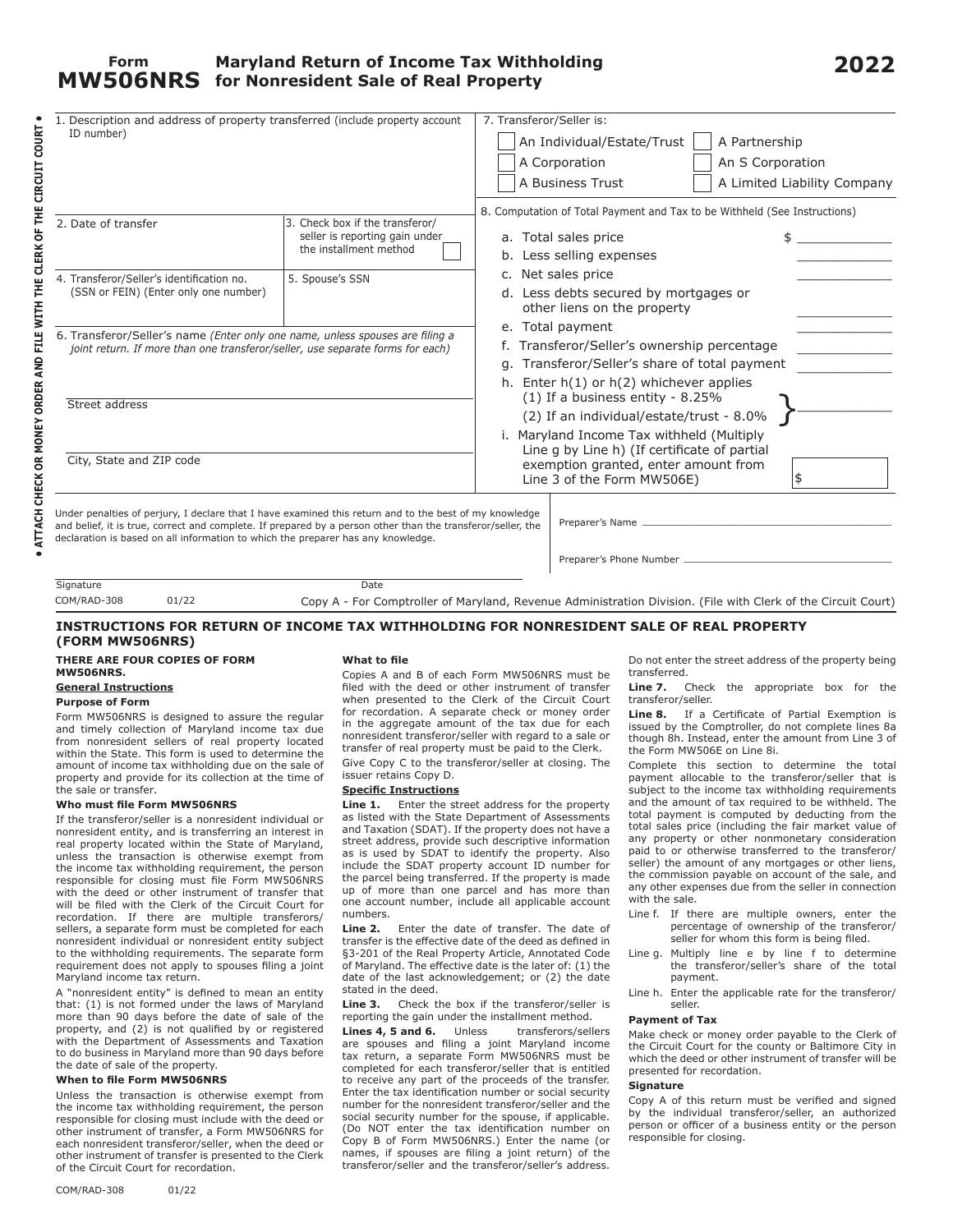| 1. Description and address of property transferred (include property account<br>ID number)                                                                      |                                                                                             | 7. Transferor/Seller is:<br>An Individual/Estate/Trust<br>A Partnership<br>A Corporation<br>An S Corporation<br>A Limited Liability Company<br>A Business Trust<br>8. Computation of Total Payment and Tax to be Withheld (See Instructions)      |  |  |  |
|-----------------------------------------------------------------------------------------------------------------------------------------------------------------|---------------------------------------------------------------------------------------------|---------------------------------------------------------------------------------------------------------------------------------------------------------------------------------------------------------------------------------------------------|--|--|--|
| 2. Date of transfer                                                                                                                                             | 3. Check box if the transferor/<br>seller is reporting gain under<br>the installment method | a. Total sales price<br>b. Less selling expenses                                                                                                                                                                                                  |  |  |  |
| 4. Transferor/Seller's identification no.<br>(SSN or FEIN) (Enter only one number)                                                                              | 5. Spouse's SSN                                                                             | c. Net sales price<br>d. Less debts secured by mortgages or<br>other liens on the property                                                                                                                                                        |  |  |  |
| 6. Transferor/Seller's name (Enter only one name, unless spouses are filing a<br>joint return. If more than one transferor/seller, use separate forms for each) |                                                                                             | e. Total payment<br>f. Transferor/Seller's ownership percentage<br>g. Transferor/Seller's share of total payment<br>h. Enter $h(1)$ or $h(2)$ whichever applies                                                                                   |  |  |  |
| Street address                                                                                                                                                  |                                                                                             | $(1)$ If a business entity - 8.25%<br>(2) If an individual/estate/trust - 8.0%<br>i. Maryland Income Tax withheld (Multiply<br>Line g by Line h) (If certificate of partial<br>exemption granted, enter amount from<br>Line 3 of the Form MW506E) |  |  |  |
| City, State and ZIP code $+4$                                                                                                                                   |                                                                                             |                                                                                                                                                                                                                                                   |  |  |  |

COM/RAD-308 01/22

Copy B - For Clerk of the Court

**2022**

# **INSTRUCTIONS FOR RETURN OF INCOME TAX WITHHOLDING FOR NONRESIDENT SALE OF REAL PROPERTY (FORM MW506NRS)**

### **THERE ARE FOUR COPIES OF FORM MW506NRS.**

# **General Instructions**

# **Purpose of Form**

Form MW506NRS is designed to assure the regular and timely collection of Maryland income tax due from nonresident sellers of real property located within the State. This form is used to determine the amount of income tax withholding due on the sale of property and provide for its collection at the time of the sale or transfer.

# **What to file**

A copy of each Copy A will be filed with Form MW508NRS on or before the 21st day of the month following the month in which the Form MW506NRS is filed with the Clerk of the Circuit Court. The Clerk of the Circuit Court shall remit the forms to the Comptroller of Maryland in accordance with the instructions for Form MW508NRS.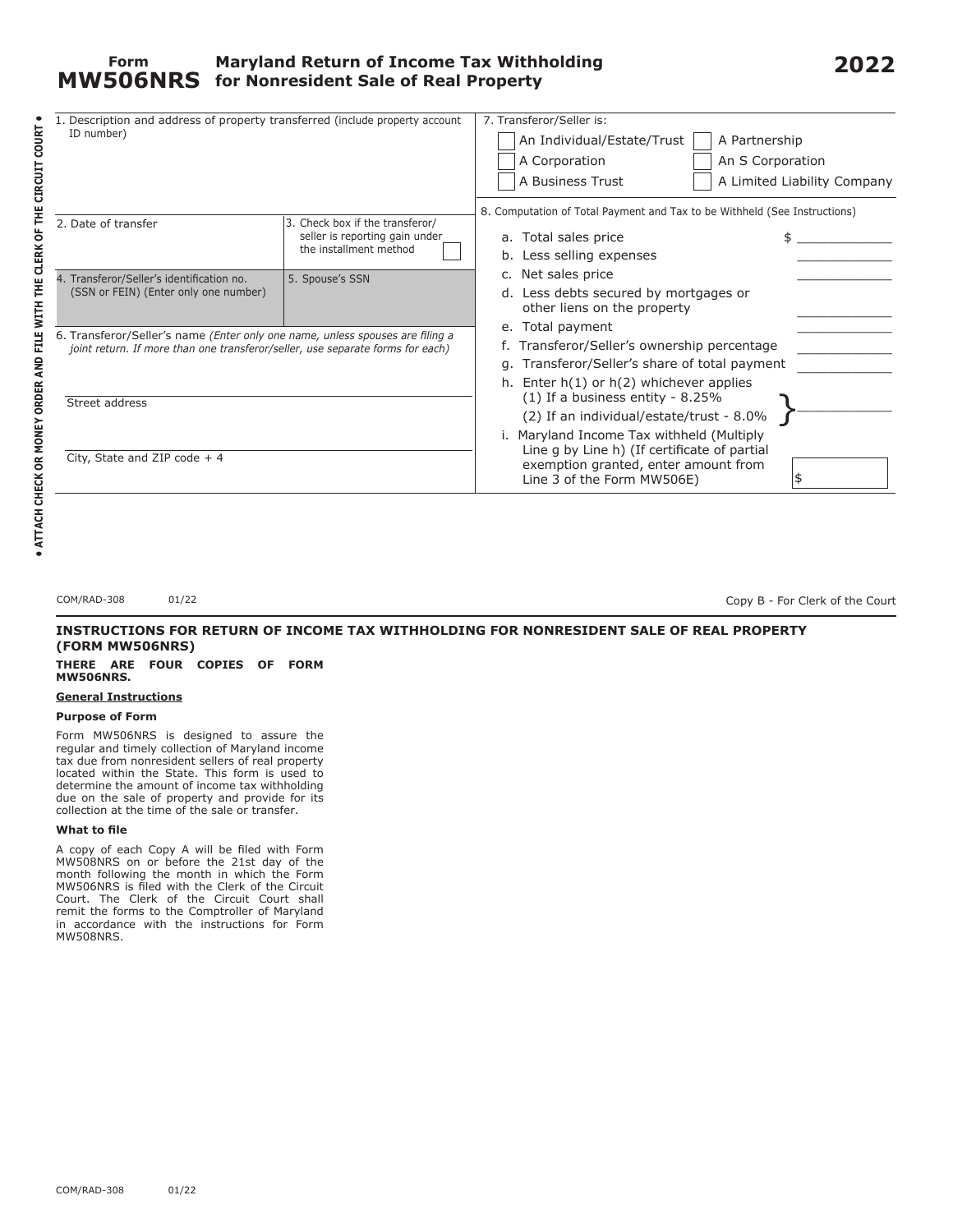| 1. Description and address of property transferred (include property account<br>ID number)                                                                      |                                                                                             | 7. Transferor/Seller is:<br>A Partnership<br>An Individual/Estate/Trust<br>A Corporation<br>An S Corporation<br>A Business Trust<br>A Limited Liability Company |  |  |
|-----------------------------------------------------------------------------------------------------------------------------------------------------------------|---------------------------------------------------------------------------------------------|-----------------------------------------------------------------------------------------------------------------------------------------------------------------|--|--|
| 2. Date of transfer                                                                                                                                             | 3. Check box if the transferor/<br>seller is reporting gain under<br>the installment method | 8. Computation of Total Payment and Tax to be Withheld (See Instructions)<br>a. Total sales price<br>b. Less selling expenses                                   |  |  |
| 4. Transferor/Seller's identification no.<br>(SSN or FEIN) (Enter only one number)                                                                              | 5. Spouse's SSN                                                                             | c. Net sales price<br>d. Less debts secured by mortgages or<br>other liens on the property                                                                      |  |  |
| 6. Transferor/Seller's name (Enter only one name, unless spouses are filing a<br>joint return. If more than one transferor/seller, use separate forms for each) |                                                                                             | e. Total payment<br>f. Transferor/Seller's ownership percentage<br>g. Transferor/Seller's share of total payment<br>h. Enter $h(1)$ or $h(2)$ whichever applies |  |  |
| Street address                                                                                                                                                  |                                                                                             | $(1)$ If a business entity - 8.25%<br>(2) If an individual/estate/trust - 8.0%<br>i. Maryland Income Tax withheld (Multiply                                     |  |  |
| City, State and ZIP code $+4$                                                                                                                                   |                                                                                             | Line q by Line h) (If certificate of partial<br>exemption granted, enter amount from<br>Line 3 of the Form MW506E)                                              |  |  |

COM/RAD-308 01/22

Copy C - For Transferor/Seller (Records Copy).

# **INSTRUCTIONS FOR RETURN OF INCOME TAX WITHHOLDING FOR NONRESIDENT SALE OF REAL PROPERTY (FORM MW506NRS)**

#### **THERE ARE FOUR COPIES OF FORM MW506NRS.**

# **General Instructions**

# **Purpose of Form**

Form MW506NRS is designed to assure the regular and timely collection of Maryland income tax due from nonresident sellers of real property located within the State. This form is used to determine the amount of income tax withholding due on the sale of property and provide for its collection at the time of the sale or transfer.

#### **Who must file**

A nonresident individual or nonresident entity that sells real property located in Maryland must file a Maryland income tax return. The appropriate income tax return must be filed for the year in which the transfer of the real property occurred. The due date for each income tax return type can be found in the instructions to the specific income tax return.

### **What to file**

The nonresident individual or nonresident entity must file the appropriate Maryland income tax return for the year in which the transfer of the property occurred. Do NOT submit Copy C of the Form MW506NRS with the return filed with the Comptroller of Maryland. See the specific instructions for the tax return being filed.

### **Specific Instructions for Transferor/Seller**

#### **How to claim the tax withheld**

The manner in which the income tax withheld is claimed by the nonresident individual or nonresident entity depends on the type of Maryland income tax return you are required to file. Follow the specific instructions below. Claiming the income tax withheld on a line other than as described below may result in the withholding being denied.

### **Individuals and Revocable Living Trusts**

Nonresident individuals are required to file a Nonresident Maryland Income Tax Return (Form 505). The income tax withheld and reported on Line 8 of the Form MW506NRS must be claimed as an estimated income tax payment.

# **C Corporations**

C corporations are required to file a Maryland Corporation Income Tax Return (Form 500). The income tax withheld and reported on Line 8 of the Form MW506NRS must be claimed as an estimated income tax payment.

### **S Corporations, Partnerships and Limited Liability Companies and Business Trusts**

S corporations, partnerships and limited liability companies and business trusts that elect to be treated as pass-through entities must file a Maryland Pass-Through Entity Income Tax Return (Form 510). The income tax withheld and reported on Line 8 of the Form MW506NRS must be claimed as an estimated income tax payment.

This tax, and any other tax paid with the Form 510 must be allocated to the nonresident shareholders, partners or members and reported on a modified federal Schedule K-1 or Maryland statement. All tax allocated to a nonresident shareholder, partner or member must be claimed as a nonresident tax paid by S corporations, or other unincorporated business entities.

# **Trusts and Estates**

Trustees of trusts and personal representatives of estates are required to file a Maryland Fiduciary Income Tax Return (Form 504). The income tax withheld and reported on Line 8 of the Form MW506NRS must be claimed as an estimated tax payment.